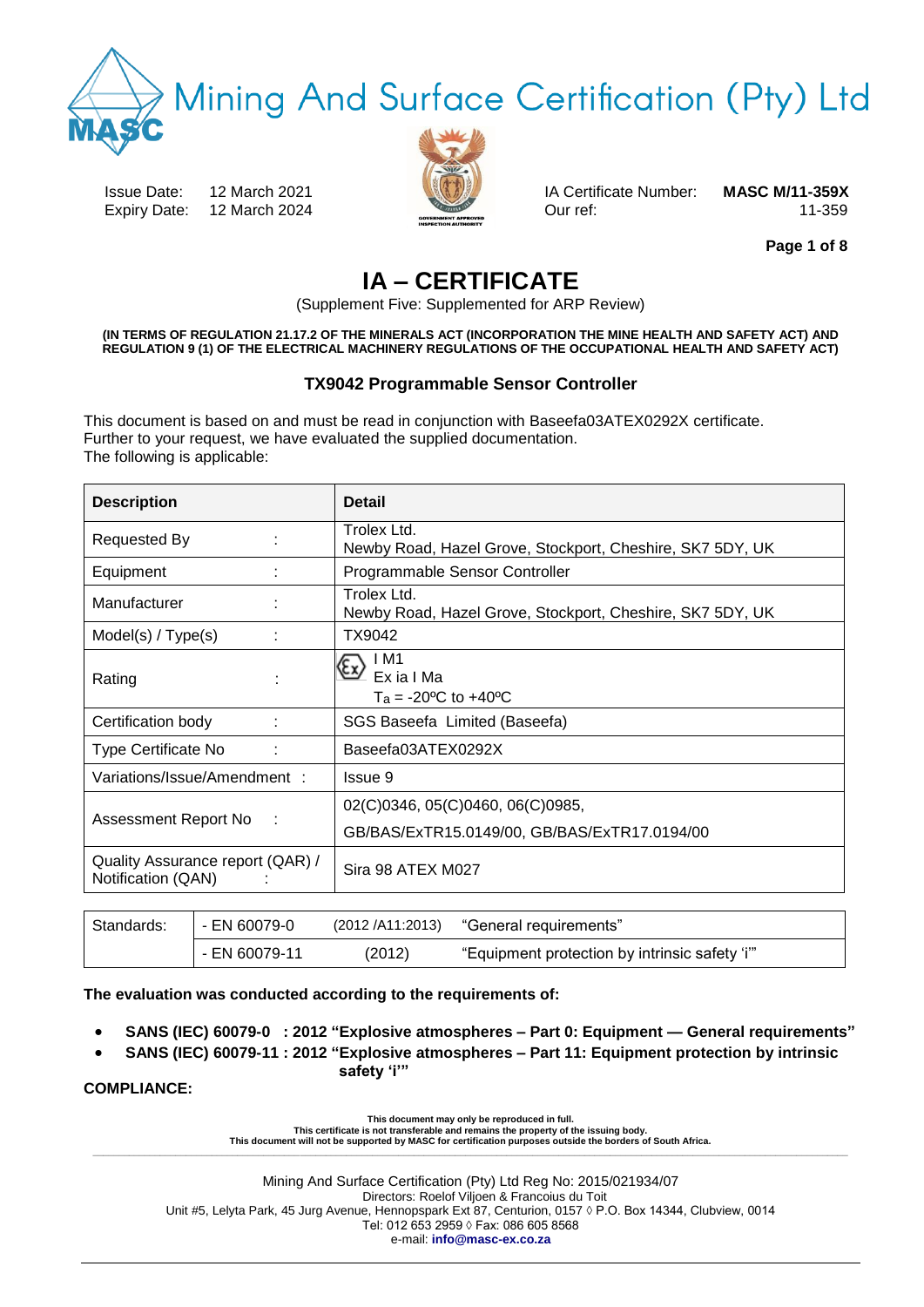# **TX9042 Programmable Sensor Controller**

(Supplement Five) **Page 2 of 8**

The equipment as described below is hereby certified "Explosion Protected" "Ex ia I Ma (Ta = -20°C to +40°C)" and is suitable for use in hazardous locations as stated below and as tested, assessed and inspected in accordance with the relevant requirements of SANS / IEC Standards:

Location **Zone 0, 1, 2** Mining / Underground Hazard Frequency  $\frac{1}{2}$  --- Continuous as could occur under normal operating conditions in hazardous area Environment Group I Methane / Coal dust Surface Temperature 150°C Service/Ambient Temperature (-20ºC ≤ Ta ≤ +40ºC)

### **DESCRIPTION OF EQUIPMENT (According to Baseefa Certificate):**

The Programmable Sensor Controller Type TX9042 provides signal conditioning and monitoring for up to 8 transducers. Each transducer is connected via a dedicated input PCB which provides the signal conditioning. A programmable microprocessor circuit monitors the conditioned signals to provide local display, monitoring and control signals, and digital data transmission.

The electronic circuitry, comprising up to 13 PCBs (Power Supply module, Display PCB, Control PCB, Input PCB, Comms Module and up to 8 'Input' Modules), is housed in a moulded plastic enclosure which is itself housed in a stainless steel outer enclosure that provides facilities such as gland entries for restraining incoming cables. The enclosure has been assessed as providing a degree of protection of not less than IP54.

The Control PCB carries the microprocessor circuitry and the control relays and is mounted in the centre of the moulded enclosure, mounted over this, fixed to the top of the enclosure and connected to the Control PCB by a flat ribbon connector, is the Display PCB. An LCD is fitted on the Display PCB along with a connector to interface with a membrane keypad moulded into the top of the unit; the relay status LED's and a piezo- electric buzzer are also mounted on the Display PCB.

Optional data link circuitry is fitted onto a small daughter board (Digital Comms, RS485 Comms) which has pins for connection onto the Control PCB.

Beneath the Control PCB is fitted an Input PCB which carries up to eight transducer 'Input Modules' which can be selected from the following list and which may be fitted in any position on the Input PCB. Each Input Module is a small PCB fitted with input terminals and signal processing circuitry.

The Input Modules comprise:

- DC Analogue Input (that can be configured for voltage, current or temperature input)
- Digital Input (with an option of Vortex input)
- Digital Input (Failsafe)
- AC (RMS) Analogue Input
- Thermocouple Input
- Strain Gauge Input
- Flow Sensor Input
- Alternative Flow Sensor Module (Variation 1)

**/. A Power...**

A Power Supply Module connects to the underside of both the Input PCB and the Control PCB.

**This document may only be reproduced in full. This certificate is not transferable and remains the property of the issuing body. This document will not be supported by MASC for certification purposes outside the borders of South Africa. \_\_\_\_\_\_\_\_\_\_\_\_\_\_\_\_\_\_\_\_\_\_\_\_\_\_\_\_\_\_\_\_\_\_\_\_\_\_\_\_\_\_\_\_\_\_\_\_\_\_\_\_\_\_\_\_\_\_\_\_\_\_\_\_\_\_\_\_\_\_\_\_\_\_\_\_\_\_\_\_\_\_\_\_\_\_\_\_\_\_\_\_\_\_\_\_\_\_\_\_\_\_\_\_\_\_\_\_\_\_\_\_\_\_\_\_\_\_\_\_\_\_\_\_\_\_\_\_\_\_\_\_\_\_\_\_\_\_\_\_\_\_\_\_\_\_**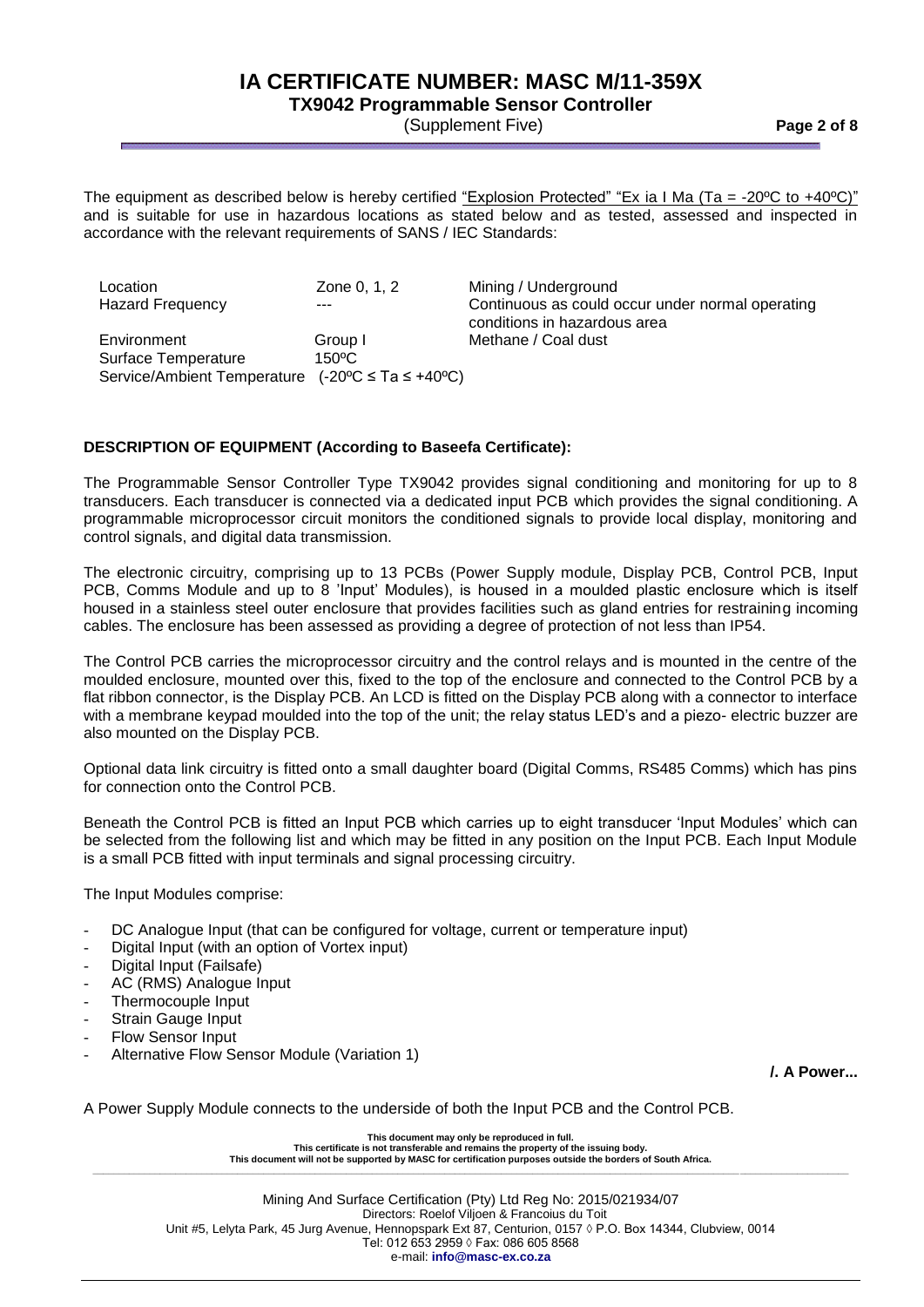# **TX9042 Programmable Sensor Controller**

(Supplement Five) **Page 3 of 8**

Connections between the modules, Input PCB, Power Supply Module and Control PCB are by PCB mounted two part connectors.

Connections to external power sources can be made at:

| a) Terminals A17, A18 | - input to Power Supply Module |
|-----------------------|--------------------------------|
| b) Terminals B1 to B6 | - Digital comms                |

c) Terminals B7 to B18 – Relay contacts (3 contacts per relay)

- d) Terminals A1 to A16, A19 to A34 Input Modules (4 terminals per module)
- -

# **Power Supply Connection**

### **Terminals A17, A18 (Power) Terminals A35, A36 (Control Function)**

| Ui       | $= 16.5V$ | Ui    | $= 0$              |
|----------|-----------|-------|--------------------|
| $Ci = 0$ |           |       | $\mathbf{I}$ i = 0 |
| Li       | $= 0$     | $P_i$ | $= 0$              |
|          |           | Ci l  | $= 0$              |
|          |           | Li    | $= 0$              |

### **DC Analogue Input Module Connections**

This module may be configured, when ordered, for any one of three types of signal Input – voltage, current or temperature:

|                   | <b>Voltage Input</b>                                                                                |    |                                 |                      |               |
|-------------------|-----------------------------------------------------------------------------------------------------|----|---------------------------------|----------------------|---------------|
|                   | <b>Power Output Terminal T1 w.r.t T4</b>                                                            |    | Input Terminals T2, T3 w.r.t T4 |                      |               |
| Uo                | $= Ui$ (power supply connection)                                                                    | Ui | $= 16.5V$                       |                      | $U_0 = 6.51V$ |
| I <sub>o</sub>    | $=$ *                                                                                               | Ci | $=120nF$                        | $\mathsf{I}^{\circ}$ | $= 1.3$ m $A$ |
| P <sub>o</sub>    | $=$ *                                                                                               | Li | $= 0$                           | C <sub>o</sub>       | $=300 \mu F$  |
| C <sub>o</sub>    | $=$ *                                                                                               |    |                                 | L٥                   | $= 100mH$     |
| Lo                | $=$ *                                                                                               |    |                                 |                      |               |
| Lo/R <sub>o</sub> | $=$ *                                                                                               |    |                                 |                      |               |
|                   | <b>Note:</b> parameters marked * are obtained from the certification of the power supply connected. |    |                                 |                      |               |

|                | <b>Current Input</b><br><b>Power Output Terminal T1 w.r.t T2</b> | Input Terminals T2 w.r.t T3 or T4 |           |                |               |  |
|----------------|------------------------------------------------------------------|-----------------------------------|-----------|----------------|---------------|--|
|                |                                                                  |                                   |           |                |               |  |
| Uo             | $= Ui$ (power supply connection)                                 | Ui                                | $= 16.5V$ |                | $U_0 = 6.51V$ |  |
| I <sub>o</sub> | $=$ *                                                            | Ci                                | = 120nF   | $\log$         | $= 1.3mA$     |  |
| P <sub>o</sub> | $=$ *                                                            | Li                                | $= 0$     | Co             | $=300\mu F$   |  |
| C <sub>o</sub> | $=$ *                                                            |                                   |           | L <sub>0</sub> | $= 100mH$     |  |
| $L_0$          | $=$ *                                                            |                                   |           |                |               |  |
| $L_0/R_0$      |                                                                  |                                   |           |                |               |  |

**Note:** parameters marked \* are obtained from the certification documents of the power supply connected.

### **Temperature Input**

**/. Temperature...**

**This document may only be reproduced in full. This certificate is not transferable and remains the property of the issuing body. This document will not be supported by MASC for certification purposes outside the borders of South Africa. \_\_\_\_\_\_\_\_\_\_\_\_\_\_\_\_\_\_\_\_\_\_\_\_\_\_\_\_\_\_\_\_\_\_\_\_\_\_\_\_\_\_\_\_\_\_\_\_\_\_\_\_\_\_\_\_\_\_\_\_\_\_\_\_\_\_\_\_\_\_\_\_\_\_\_\_\_\_\_\_\_\_\_\_\_\_\_\_\_\_\_\_\_\_\_\_\_\_\_\_\_\_\_\_\_\_\_\_\_\_\_\_\_\_\_\_\_\_\_\_\_\_\_\_\_\_\_\_\_\_\_\_\_\_\_\_\_\_\_\_\_\_\_\_\_\_**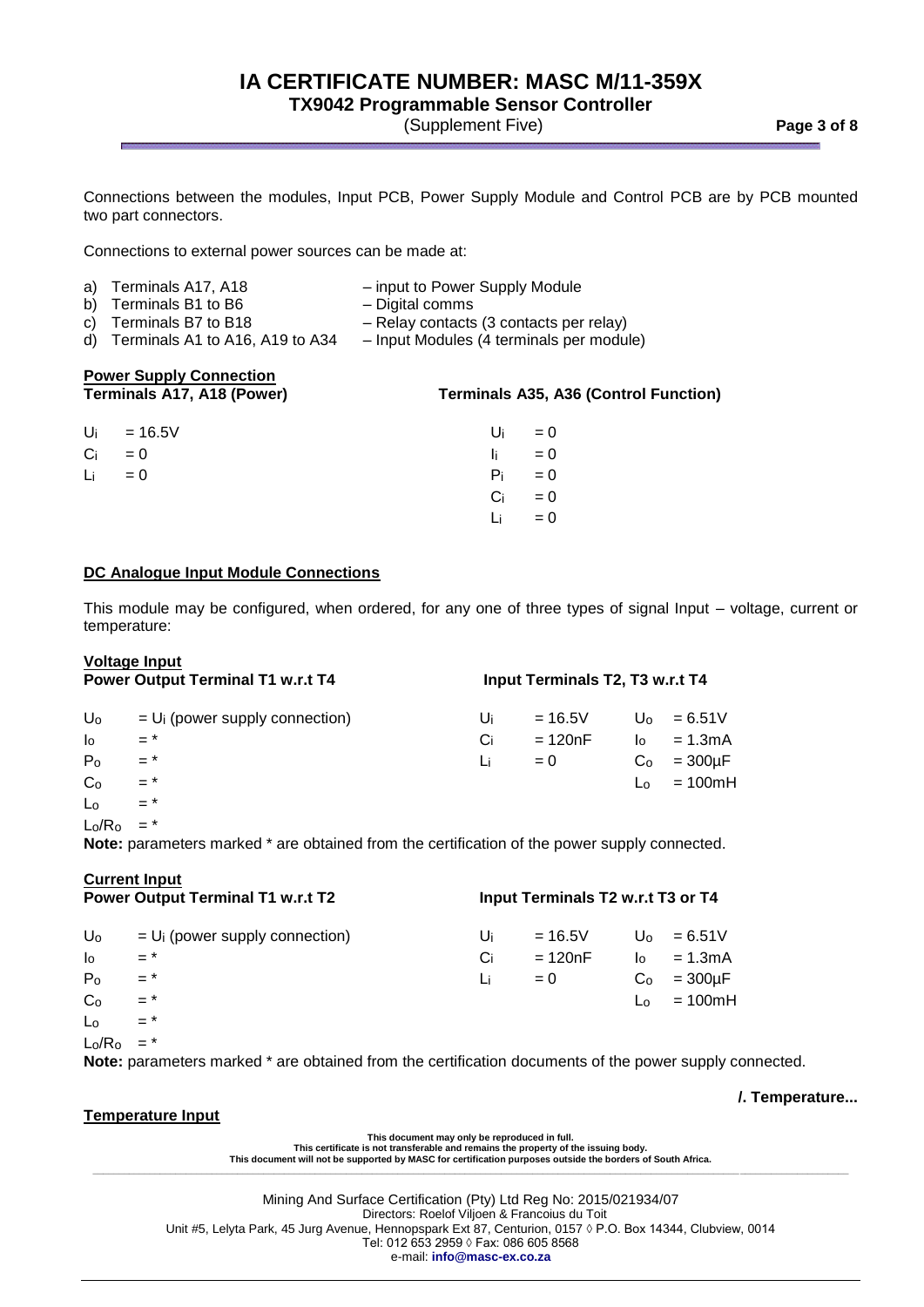**TX9042 Programmable Sensor Controller**

(Supplement Five) **Page 4 of 8**

### **Power Output Terminal T1 w.r.t T2, T3 or T4 Input Terminal T2 w.r.t T3 or T4**

| Uo             | $=$ U <sub>i</sub> (power supply connection) | $U_i = 16.5V$     | Uo             | $= 6.51V$        |
|----------------|----------------------------------------------|-------------------|----------------|------------------|
| $\log$         | $=10mA$                                      | $Ci = 120nF$      | $\overline{a}$ | $= 1.3$ m $A$    |
| P <sub>o</sub> | $=42$ mW                                     | $\mathsf{Li} = 0$ |                | $Co = 100 \mu F$ |
| C <sub>o</sub> | $=$ <sup>*</sup>                             |                   |                | $L_0 = 100mH$    |
| Lo             | $=$ $*$                                      |                   |                |                  |

 $Lo/R<sub>o</sub>$  = \*

**Note:** parameters marked \* are obtained from the certification of the power supply connected.

#### **Digital Input Module Connections**

This module can be configured as either of two versions, digital and vortex:

| Digital Input<br><b>Power Output Terminal T1 w.r.t T4</b> |                                  | <b>Input Terminals T2, T3</b> |  |                  |  |
|-----------------------------------------------------------|----------------------------------|-------------------------------|--|------------------|--|
| Uo                                                        | $= Ui$ (power supply connection) | $U_i = 16.5V$                 |  | $U_0 = 6.51V$    |  |
| $\mathsf{I}_\mathsf{O}$                                   | $=40mA$                          | $Ci = 0$                      |  | $I_0 = 16mA$     |  |
| P <sub>o</sub>                                            | $= 163$ mW                       | $Li = 0$                      |  | $Co = 100 \mu F$ |  |
| Co                                                        | $= 5 \mu F$                      |                               |  | $L_0 = 100mH$    |  |
| $\mathsf{L}_{\Omega}$                                     | $= 5mH$                          |                               |  |                  |  |
|                                                           | $L_0/R_0 = 100 \mu H/\Omega$     |                               |  |                  |  |

### **Vortex Input**

**Power Output Terminal T1 w.r.t T4 Input Terminals T2, T3** 

| U <sub>0</sub>       | $= 6.51V$                    | $U_i = 16.5V$ | $U_0 = 6.51V$    |
|----------------------|------------------------------|---------------|------------------|
| $\mathsf{I}^{\circ}$ | $=40mA$                      | $Ci = 0$      | $I_0 = 7mA$      |
| P <sub>o</sub>       | = 153mW                      | Li $= 0$      | $Co = 100 \mu F$ |
| Co                   | $=100\mu F$                  |               | $L_0 = 100mH$    |
| Lo                   | = 26mH                       |               |                  |
|                      | $L_0/R_0 = 240 \mu H/\Omega$ |               |                  |

# **Digital Input (Failsafe) Module Connections Power Output Terminals T1 or T3 w.r.t T2 or T4 Input Terminals T2, T4**  $U_0$  = 12.51V  $U_i$  = 0V  $U_i$  = 16.5V  $U_0$  = 6.51V  $I_0$  = 3.4mA C<sub>i</sub> = 12nF  $I_0$  = 3.6mA  $P_0 = 10.5$ mW Li = 0 C<sub>o</sub> = 100µF  $C_0$  = 5µF Lo = 100mH

 $\mathsf{L}_0 = 10 \text{mH}$ 

### **/. AC(rms)...**

**This document may only be reproduced in full.** 

**This certificate is not transferable and remains the property of the issuing body. This document will not be supported by MASC for certification purposes outside the borders of South Africa. \_\_\_\_\_\_\_\_\_\_\_\_\_\_\_\_\_\_\_\_\_\_\_\_\_\_\_\_\_\_\_\_\_\_\_\_\_\_\_\_\_\_\_\_\_\_\_\_\_\_\_\_\_\_\_\_\_\_\_\_\_\_\_\_\_\_\_\_\_\_\_\_\_\_\_\_\_\_\_\_\_\_\_\_\_\_\_\_\_\_\_\_\_\_\_\_\_\_\_\_\_\_\_\_\_\_\_\_\_\_\_\_\_\_\_\_\_\_\_\_\_\_\_\_\_\_\_\_\_\_\_\_\_\_\_\_\_\_\_\_\_\_\_\_\_\_**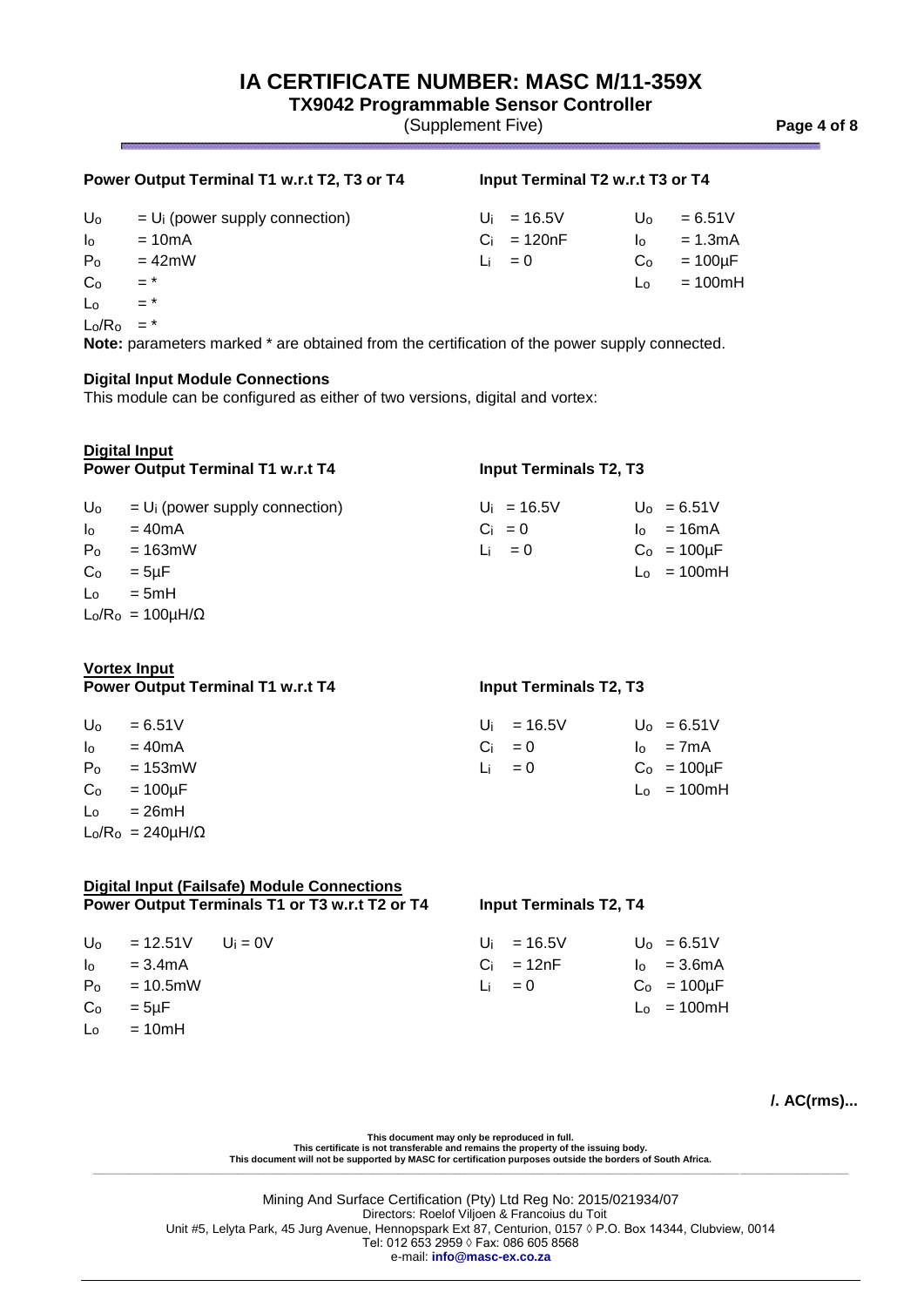**TX9042 Programmable Sensor Controller**

(Supplement Five) **Page 5 of 8**

# **AC (rms) Analogue Input Module Connections**

### **Loop power Output Terminals T2 w.r.t T3 or T4**

|                                                | $U_0 = U_i$ (power supply connection) | $U_i = 16.5V$ | $U_0 = U_i$ (PSU Connections)                  |  |
|------------------------------------------------|---------------------------------------|---------------|------------------------------------------------|--|
| $\begin{bmatrix} 0 & 0 \\ 0 & 0 \end{bmatrix}$ |                                       | $Ci = 12nF$   | $I_0$ = 121 m A at $U_i$ = 16.5V               |  |
| $P_0 = *$                                      |                                       | Li $= 0$      | $P_0 = 497 \text{mW}$ at $U_i = 16.5 \text{V}$ |  |
| $C_0 = *$                                      |                                       |               | $C_0 = *$                                      |  |
| L <sub>o</sub>                                 | $=$ *                                 |               | $\mathsf{L}_{\mathsf{0}} = 30 \text{mH}$       |  |
| $\blacksquare$                                 |                                       |               |                                                |  |

 $Lo/Ro =$ 

**Note:** parameters marked \* are obtained from the certification of the power supply connected.

| <b>Thermocouple Input Module Connections</b><br><b>Power output Terminals T1 w.r.t T4</b> |                                  | Input Terminals T2, T3 w.r.t T4 |               |  |                  |
|-------------------------------------------------------------------------------------------|----------------------------------|---------------------------------|---------------|--|------------------|
| Uo                                                                                        | $= Ui$ (power supply connection) |                                 | $U_i = 6.88V$ |  | $U_0 = 6.51V$    |
| $\mathsf{I}_{\mathsf{O}}$                                                                 | $=$ *                            |                                 | $Ci = 0$      |  | $I_0 = 16mA$     |
| P <sub>o</sub>                                                                            | $=$ *                            |                                 | $Li = 0$      |  | $Co = 100 \mu F$ |
| Co                                                                                        | $=$ *                            |                                 |               |  | $L_0 = 100mH$    |
| $\mathsf{L}_{\mathsf{O}}$                                                                 | $=$ *                            |                                 |               |  |                  |
| $Lo/Ro = *$                                                                               |                                  |                                 |               |  |                  |

**Note:** parameters marked \* are obtained from the certification of the power supply connected

| <b>Strain Gauge Input Module Connections</b><br><b>Power Output Terminal T1 w.r.t T4</b> |                                                                                                     | Input Terminals T2, T3 w.r.t T4 |                       |  |  |
|------------------------------------------------------------------------------------------|-----------------------------------------------------------------------------------------------------|---------------------------------|-----------------------|--|--|
| $U_{\rm o}$                                                                              | $=$ U <sub>i</sub> (power supply connection)                                                        | $U_i = 16.5V$                   | $U_0 = 6.88V$         |  |  |
| $I_0$                                                                                    | = 129 mA at $U_i$ = 16.5 V                                                                          | $P_i = 0.53W$                   | $I_0 = 21 \text{ mA}$ |  |  |
| P <sub>o</sub>                                                                           | $= 0.53W$ at $U_i = 16.5V$                                                                          | $Ci = 10nF$                     | $C_0 = 100 \mu F$     |  |  |
| Co                                                                                       | $=$ *                                                                                               | $\mathsf{L}$ = 0                | $L_0 = 100mH$         |  |  |
| $\mathsf{L}_{\mathsf{O}}$                                                                | $=$ *                                                                                               |                                 |                       |  |  |
| $L_0/R_0 = *$                                                                            | <b>Note:</b> parameters marked * are obtained from the certification of the power supply connected. |                                 |                       |  |  |

| <b>Flow Sensor Input Module Connections</b><br><b>Power Output Terminal T1 w.r.t T4</b> |                                | Input Terminal T2 w.r.t T4 |                               |  |                                |
|-----------------------------------------------------------------------------------------|--------------------------------|----------------------------|-------------------------------|--|--------------------------------|
| U <sub>0</sub><br>I <sub>o</sub>                                                        | $= 7.14V$<br>$= 131 \text{mA}$ |                            | $U_i = 7.14V$<br>$Ci = 1.1nF$ |  | $U_0 = 6.88V$<br>$I_0 = 3.3mA$ |
| P <sub>o</sub>                                                                          | $= 234$ mW                     |                            | Li $= 0$                      |  | $Co = 100 \mu F$               |
| Co<br>Lo                                                                                | $=100 \mu F$<br>$= 10mH$       |                            |                               |  | $L_0 = 100mH$                  |
|                                                                                         | $L_0/R_0 = 1834 \mu H/\Omega$  |                            |                               |  |                                |

**/. Input Terminal...**

This document may only be reproduced in full.<br>This certificate is not transferable and remains the property of the issuing body.<br>This document will not be supported by MASC for certification purposes outside the borders of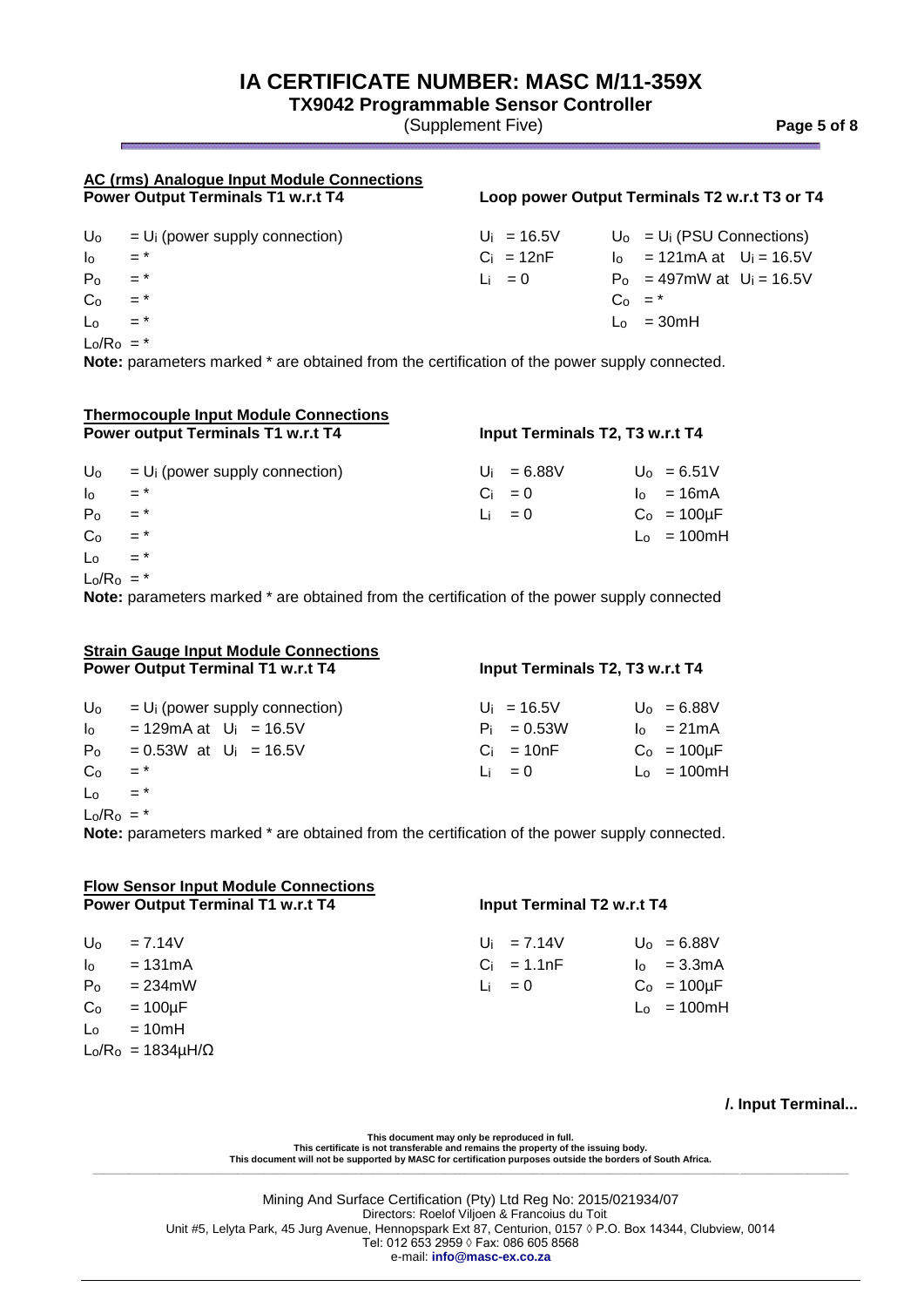# **TX9042 Programmable Sensor Controller**

(Supplement Five) **Page 6 of 8**

### **Input Terminal T3 w.r.t T4**

| Ui | $= 16.5V$ | U٥ | $= 6.88V$     |
|----|-----------|----|---------------|
| Ci | $= 1.1nF$ | I٥ | $= 3.3mA$     |
| Li | $= 0$     | Co | $= 100 \mu F$ |
|    |           | L٥ | $= 100mH$     |

### **Alternative Flow Sensor Input Module Connections for connection to a Rosemount Pressure Senor 3051S to Certificate No. Baseefa05ATEX0193U.**

 $U_0$  = 16.5V  $I_0$  = 242mA  $P_0 = 1W$  $Ci = 0$  $Li = 0$ 

| Li  | $= 0$                        |                                                                                           |
|-----|------------------------------|-------------------------------------------------------------------------------------------|
| Co  | $= 6.9$ uF                   | Based on $U_0$ = 16.5V using tables for Group I, and reducing to 50%                      |
| Lo. | $= 4.4$ mH                   | Based on $I_0 = 242 \text{mA}$ using 0.5 x L x l $^2 = 260 \mu J$ and reducing to 50%     |
|     | $L_0/R_0 = 468 \mu H/\Omega$ | Based on formula in standard using $R_s = 68.4\Omega$ , e = 525µJ, U <sub>0</sub> = 16.5V |

### **RS485 Comms Connections Terminals B2, B3 w.r.t B1**

| U <sub>o</sub>        | $= 6.88V$                      |  | $U_i = 12V$   |
|-----------------------|--------------------------------|--|---------------|
| $\mathsf{I}_{\Omega}$ | = 154mA                        |  | $P_i = 1.41W$ |
| P <sub>o</sub>        | $= 265$ mW                     |  | $Ci = 0$      |
| Co                    | = 10µF                         |  | $Li = 0$      |
|                       | $\mathsf{L}_0 = 4\mathsf{m}$ H |  |               |
|                       | $L_0/R_0 = 139 \mu H/\Omega$   |  |               |

### **Relay Output Connections**

 $U_i$  = 23V

### **MARKING:**

Baseefa marking remains applicable and the marking for the relevant models will be as above. The following MASC Certificate number (IA number) must be additionally applied to the equipment.

IA No: MASC M/11-359X

**/. CONDITIONS...**

**This document may only be reproduced in full. This certificate is not transferable and remains the property of the issuing body. This document will not be supported by MASC for certification purposes outside the borders of South Africa. \_\_\_\_\_\_\_\_\_\_\_\_\_\_\_\_\_\_\_\_\_\_\_\_\_\_\_\_\_\_\_\_\_\_\_\_\_\_\_\_\_\_\_\_\_\_\_\_\_\_\_\_\_\_\_\_\_\_\_\_\_\_\_\_\_\_\_\_\_\_\_\_\_\_\_\_\_\_\_\_\_\_\_\_\_\_\_\_\_\_\_\_\_\_\_\_\_\_\_\_\_\_\_\_\_\_\_\_\_\_\_\_\_\_\_\_\_\_\_\_\_\_\_\_\_\_\_\_\_\_\_\_\_\_\_\_\_\_\_\_\_\_\_\_\_\_**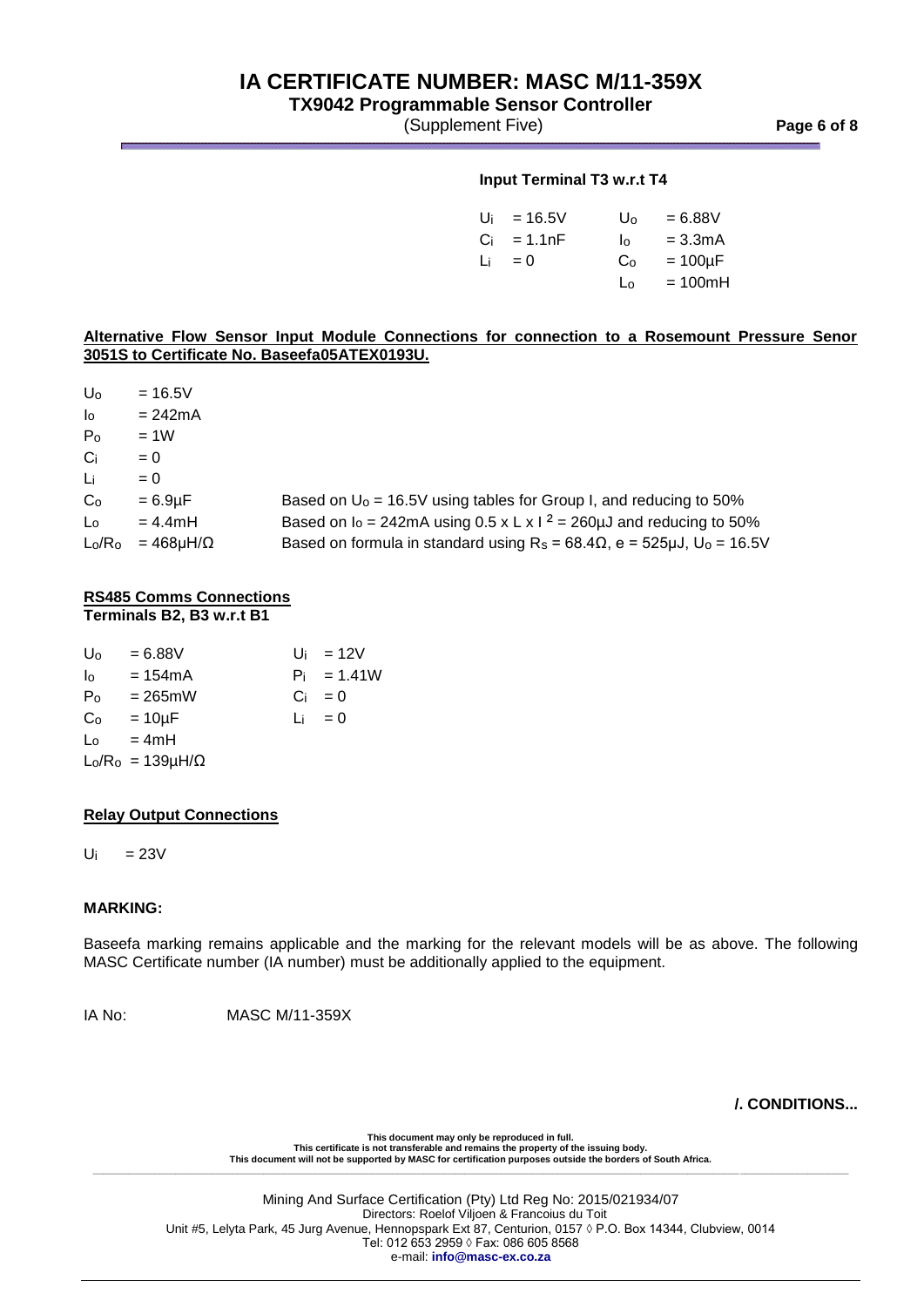**TX9042 Programmable Sensor Controller** (Supplement Five) **Page 7 of 8**

### **CONDITIONS OF MANUFACTURE:**

- None

### **SPECIAL CONDITIONS OF USE (X):**

- The programmable Sensor Controller Type TX9042 must be mounted in a secondary enclosure as shown on drawing P5423.02 or in an alternative metal enclosure (not light alloys) which is appropriately certified as providing a degree of protection of IP54.
- Up to 11 RS485 Comms Modules (in separate Programmable Sensor Controllers type TX9042) may be daisy-chained together (i.e terminals B1 all linked together, terminals B2 all linked together and terminals B3 all linked together). Provided that the number of daisy-chained PSC's is reduced to 10, these comms lines may be connected to unspecified safe area equipment via an appropriately certified shunt zener diode safety barrier (dual channel a.c) whose output parameters do not exceed the following per channel:

 $U_0 = 9V$ ,  $I_0 = 100$ mA,  $P_0 = 225$ mW

OR  $U_0 = 12V$ ,  $I_0 = 80$ mA,  $P_0 = 240$ mW

e.g. suitably certified MTL761, MTL766 to BAS01ATEX7202 or MTL7761ac, MTL7766ac to BAS01ATEX7217.

For the purpose of this certificate, these shunt zener safety barriers may be considered equivalent to Category I (M1) equipment.

The cable parameters shall not exceed the following:  $C_c = 2.8 \mu F$ , Lc/Rc = 222 $\mu$ H/ $\Omega$ 

- For the purposes of this certificate, a P+F inductive sensor to PTB00ATEX2048X to Category II 1G Ex ia IIC T6 connected to terminals T1 to T4 of a Digital Input Module may be considered equivalent to Category I M1. In this instance, the power supply selected to power the PSC must have an output voltage not exceeding 16V.

### **CONDITIONS OF CERTIFICATION:**

- 1. This IA Certificate covers all units sold from the date of this document to 12 March 2024.
- 2. As per ARP 0108 a three yearly review is required on this IA Certificate.
- 3. The apparatus must be additionally marked with the MASC marking details above.
- 4. This approval only covers the equipment as certified above and does not include any scheduled additions or variations / amendments / new issues to the certificate(s), made after the above date.
- 5. The equipment does not need to be re-tested when used on the conditions and with such restrictions as prescribed by Baseefa and in this approval.
- 6. The Baseefa certification must remain valid.
- 7. The extent of the requirements in the ARP 0108 (or regulations) and SANS 10108 on the certification of the equipment must remain unchanged.
- 8. The Ex quality assurance notification/report for the equipment must remain valid.

**/. The use...**

**This document may only be reproduced in full. This certificate is not transferable and remains the property of the issuing body. This document will not be supported by MASC for certification purposes outside the borders of South Africa. \_\_\_\_\_\_\_\_\_\_\_\_\_\_\_\_\_\_\_\_\_\_\_\_\_\_\_\_\_\_\_\_\_\_\_\_\_\_\_\_\_\_\_\_\_\_\_\_\_\_\_\_\_\_\_\_\_\_\_\_\_\_\_\_\_\_\_\_\_\_\_\_\_\_\_\_\_\_\_\_\_\_\_\_\_\_\_\_\_\_\_\_\_\_\_\_\_\_\_\_\_\_\_\_\_\_\_\_\_\_\_\_\_\_\_\_\_\_\_\_\_\_\_\_\_\_\_\_\_\_\_\_\_\_\_\_\_\_\_\_\_\_\_\_\_\_**